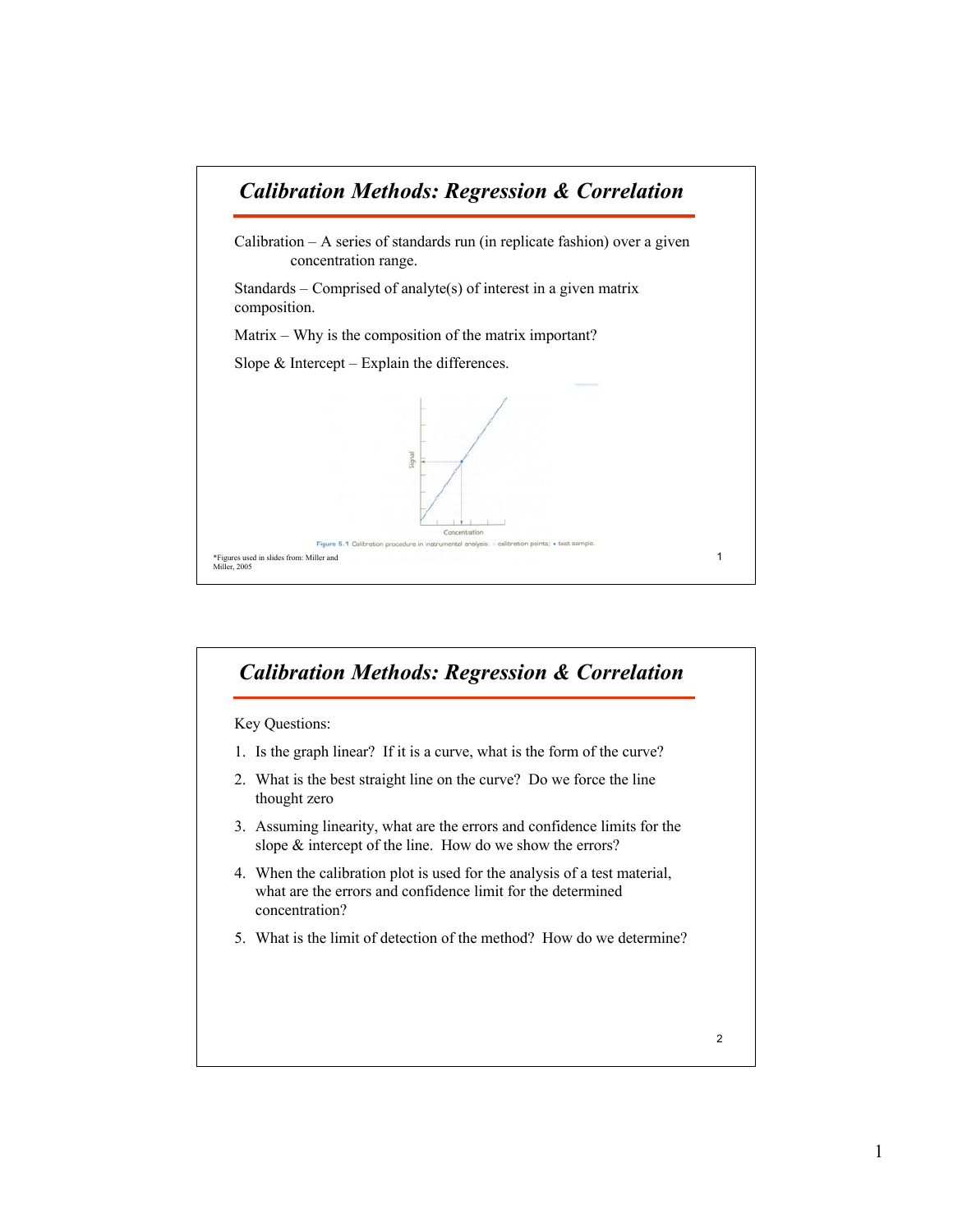

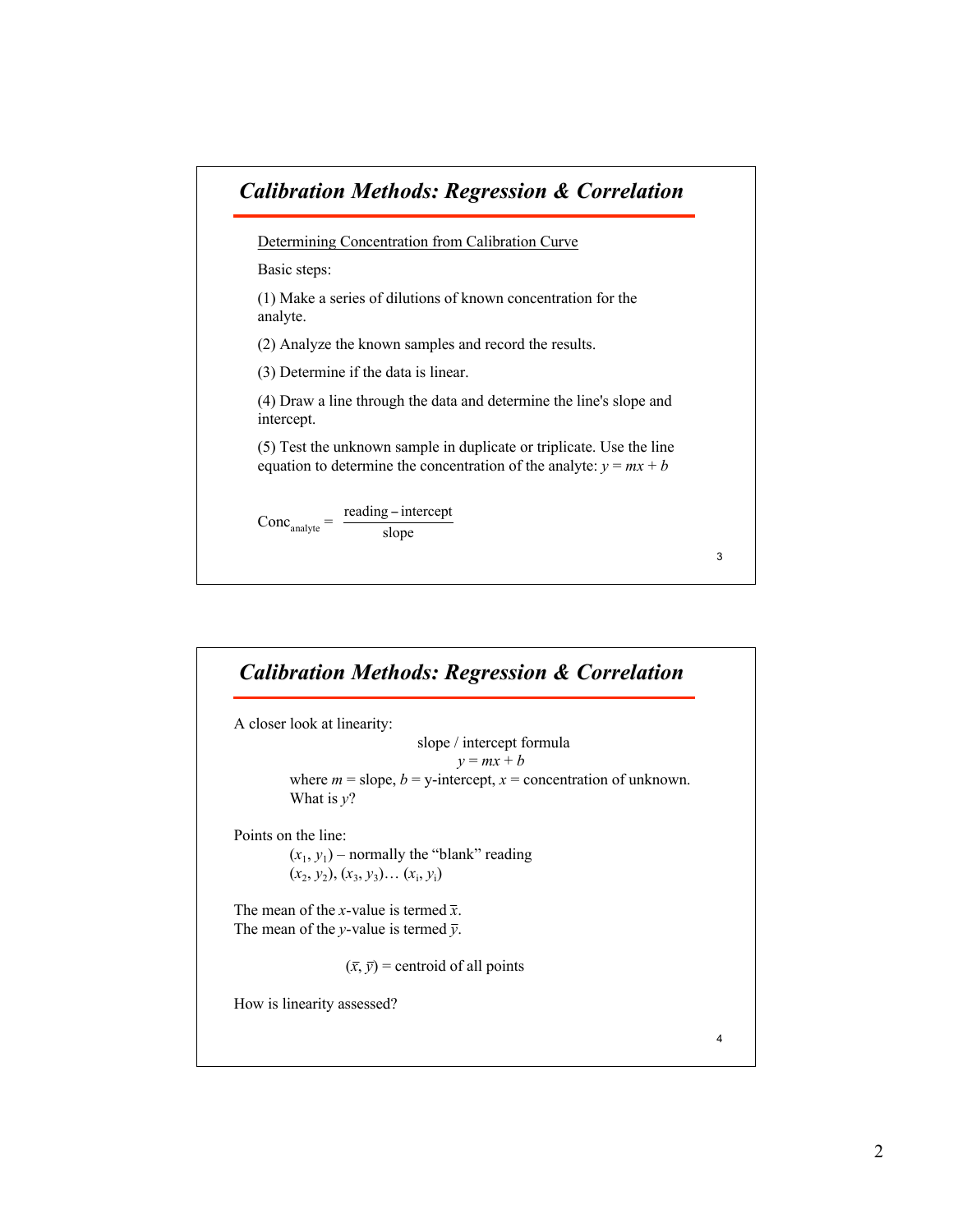

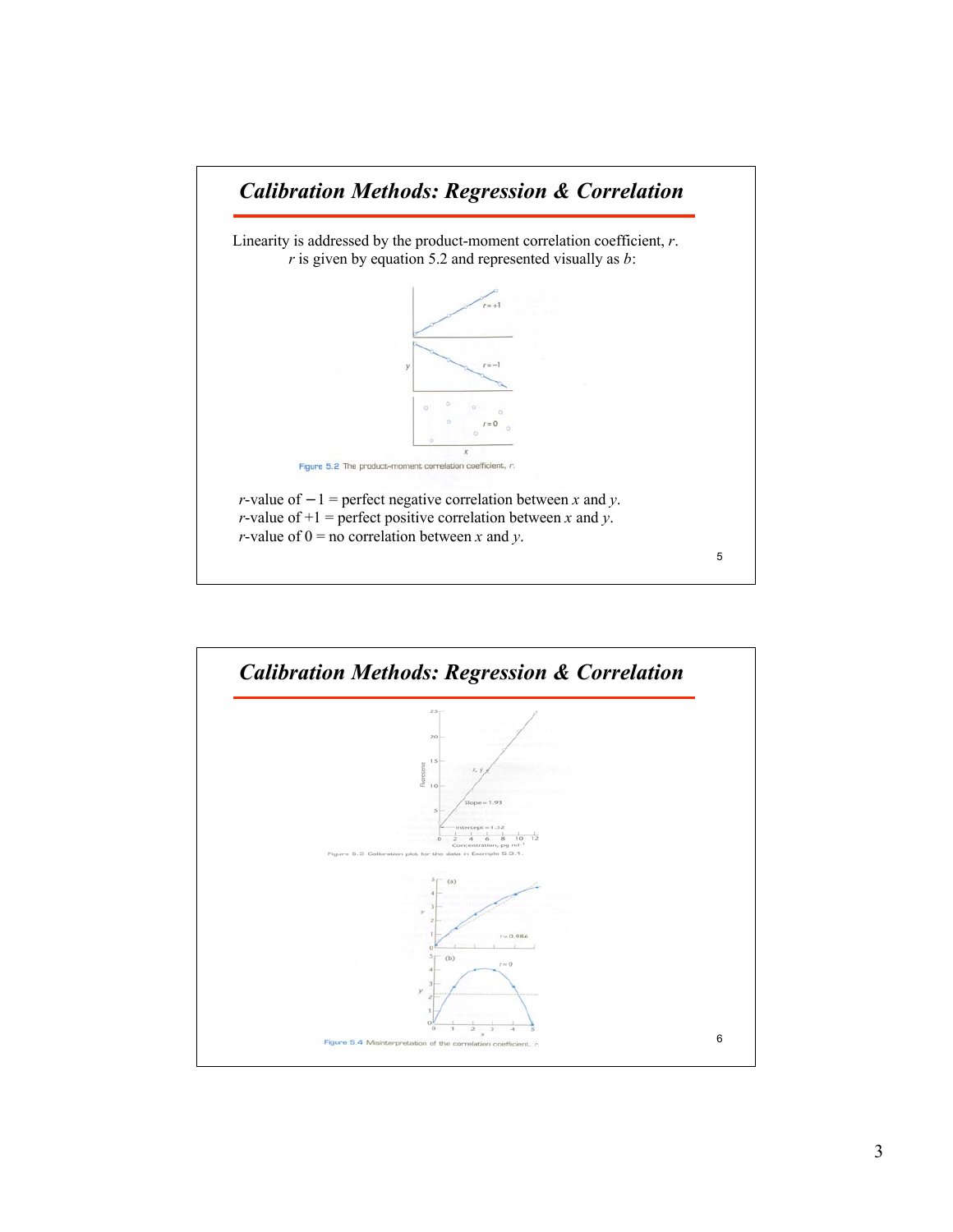## *Calibration Methods: Regression & Correlation*

The line of regression of *y* on *x*:

Deviations will occur – both negative and positive. We then need to minimize the sum of squares of the residuals. This explains the use of:

Slope of least squares line:  $b = \frac{7}{2}$ Σ -  $(x - x)(y_i - y_i)$ *i i*  $\sum_i$ <sup>*i*</sup> $(x_i - x)(y_i)$  $x_i - x$  $(x_i - x)(y_i - y)$  $(x_i - \overline{x})^2$  $\{(x_i - x)(y_i - y)\}\$ 

Intercept of least square line:  $a = \overline{y} - b\overline{x}$ 

Example 5.4.1

- Interpretation of results
- See Figure 5.3 for visual representation

7

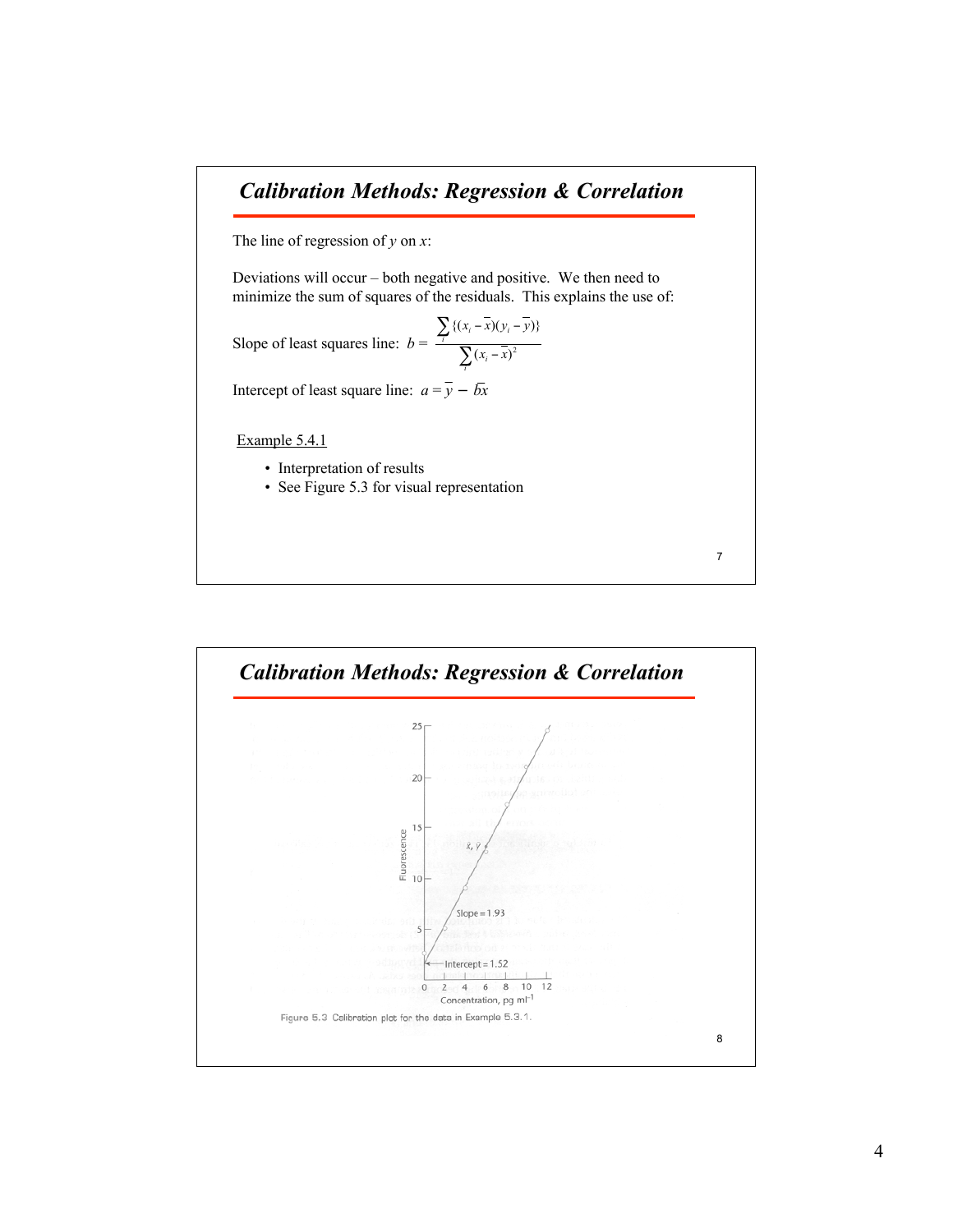

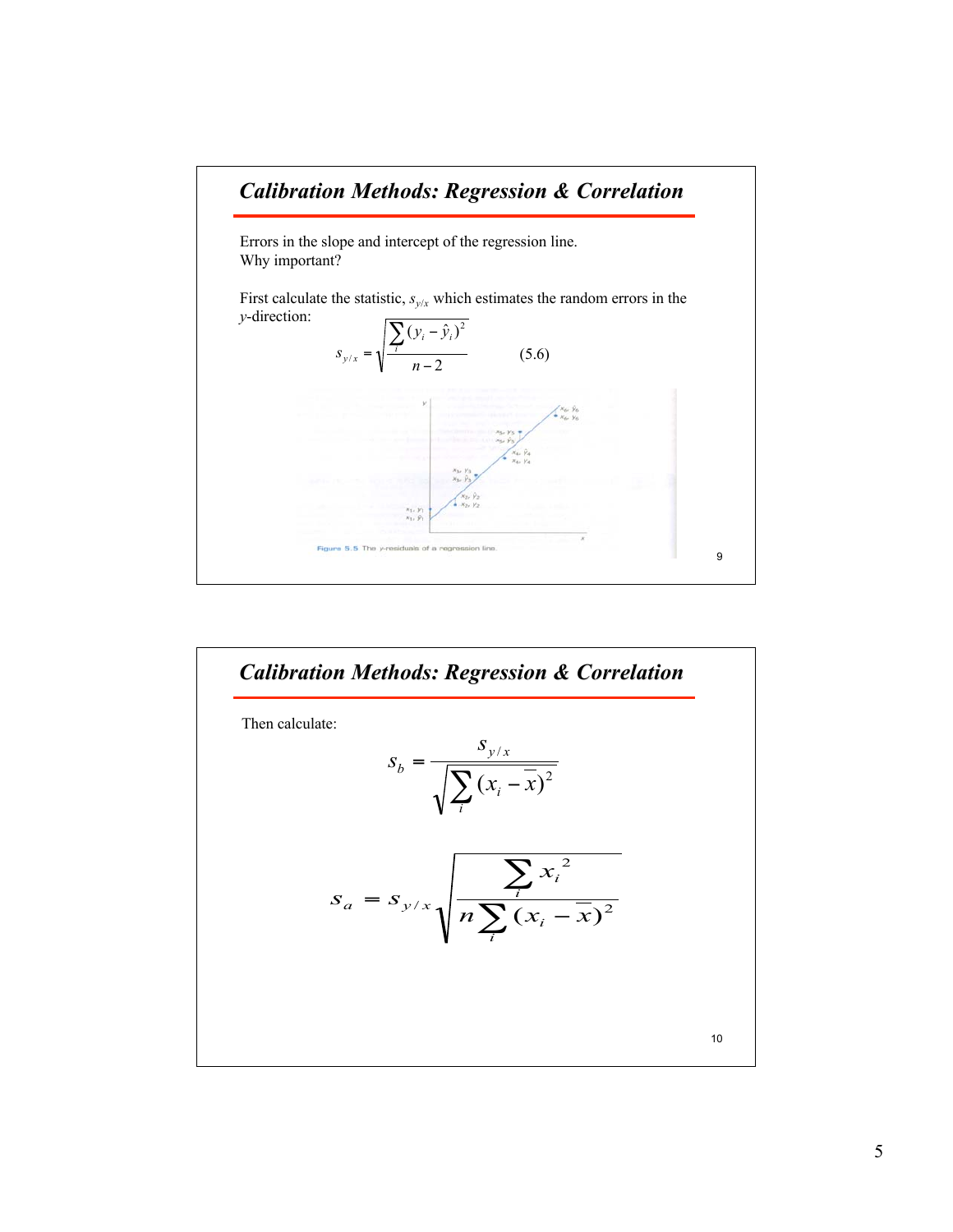

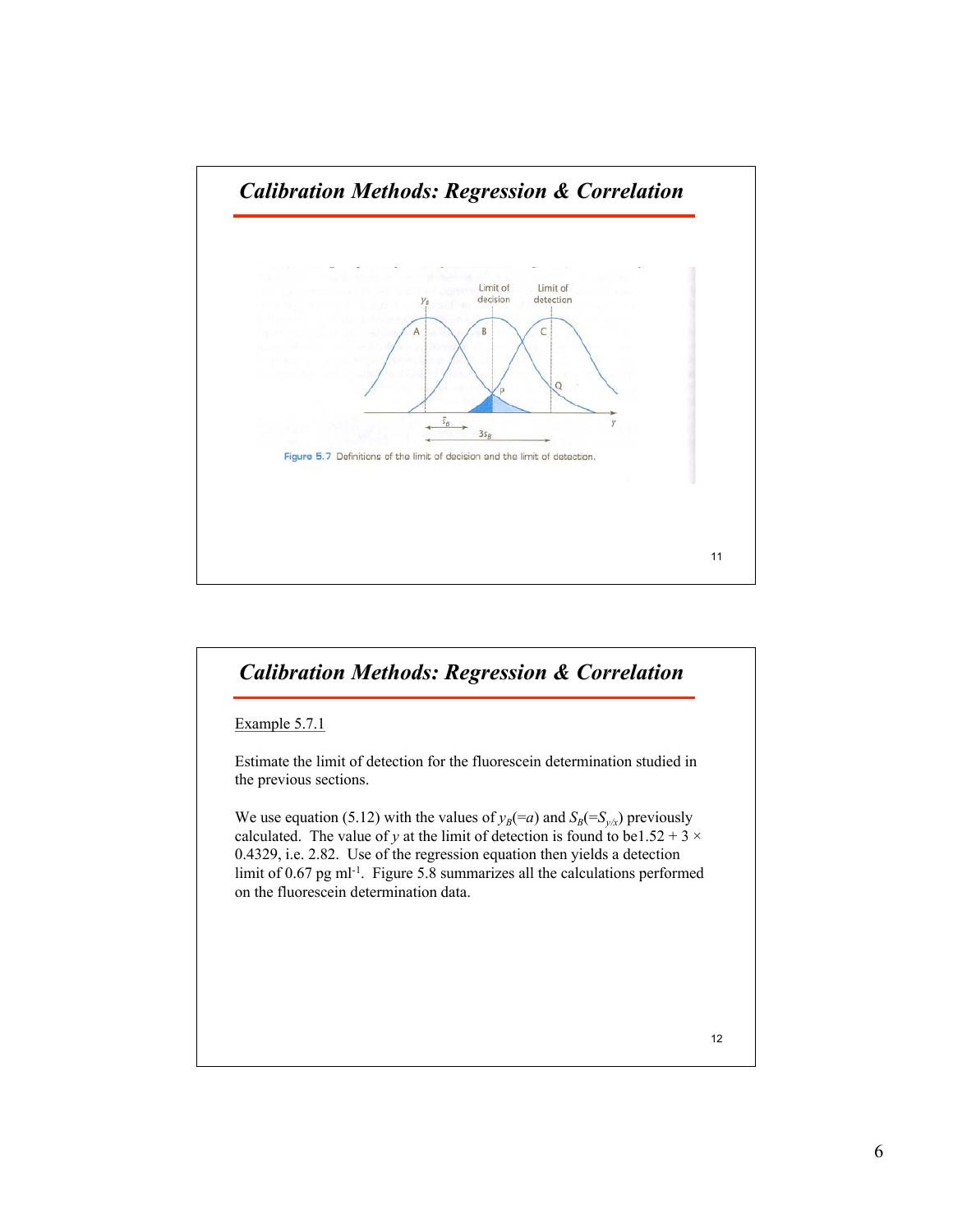

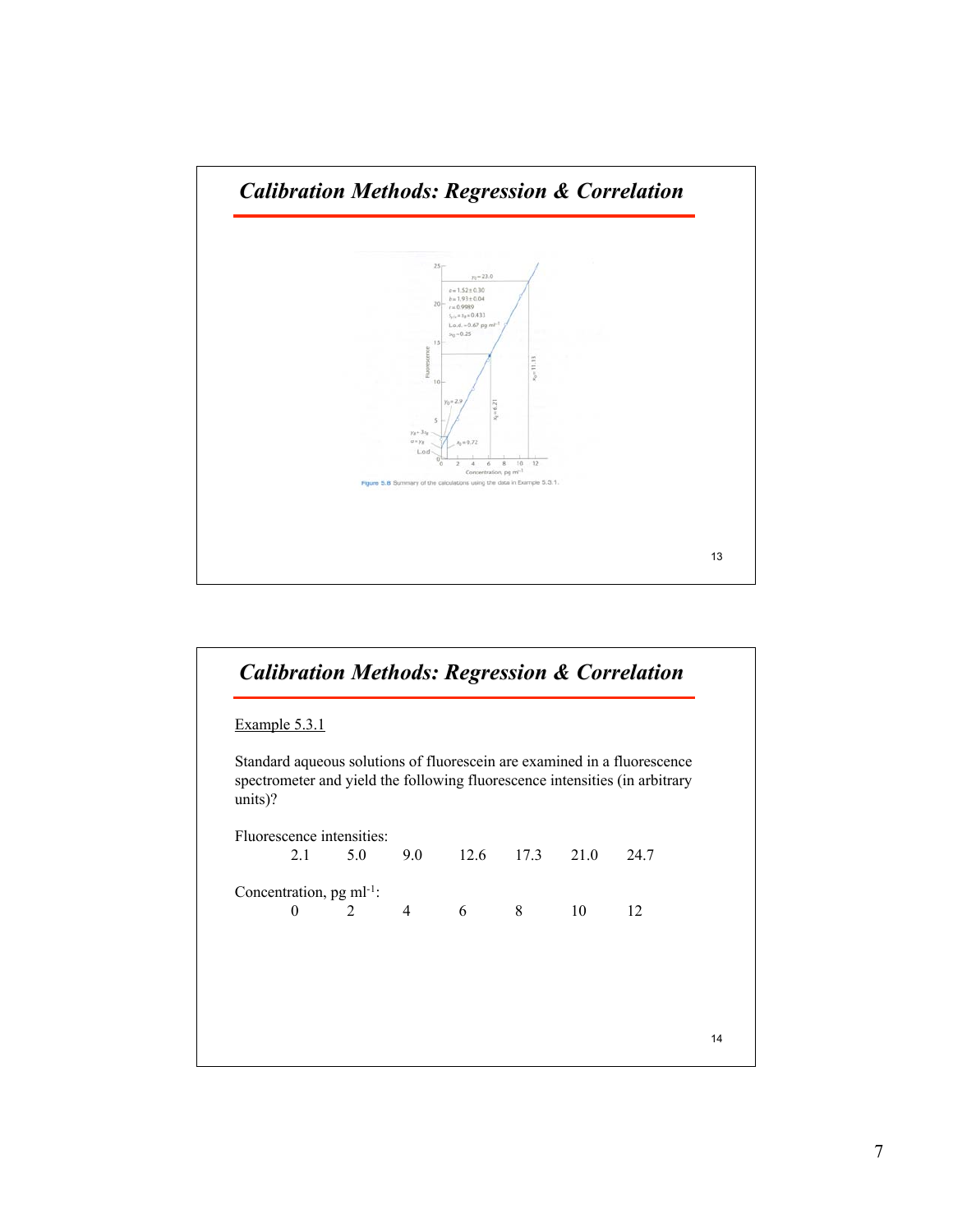| <b>Calibration Methods: Regression &amp; Correlation</b> |                |      |          |               |           |               |                  |
|----------------------------------------------------------|----------------|------|----------|---------------|-----------|---------------|------------------|
|                                                          |                |      |          |               |           |               |                  |
|                                                          | $X_i$          | y    | $xi - x$ | $(x_i - x)^2$ | $y_i - y$ | $(y_i - y)^2$ | $(x_i-x)(y_i-y)$ |
|                                                          | $\Omega$       | 2.1  | -6       | 36            | $-11.0$   | 121.00        | 66.0             |
|                                                          | $\overline{2}$ | 5.0  | $-4$     | 16            | $-8.1$    | 65.61         | 32.4             |
|                                                          | 4              | 9.0  | $-2$     | 4             | $-4.1$    | 16.81         | 8.2              |
|                                                          | 6              | 12.6 | 0        | 0             | $-0.5$    | 0.25          | 0                |
|                                                          | 8              | 17.3 | 2        | 4             | 4.2       | 17.64         | 8.4              |
|                                                          | 10             | 21.0 | 4        | 16            | 7.9       | 62.41         | 31.6             |
|                                                          | 12             | 24.7 | 6        | 36            | 11.6      | 134.56        | 69.6             |
| Sums:                                                    | 42             | 91.7 | 0        | 112           | 0         | 418.28        | 216.2            |

The figures below the line at the foot of the columns a*r*e in each case the sums of the figures in the table: note that  $\Sigma(x_i-x)$  and  $\Sigma(y_i-y)$  are both zero. Using these totals in conjunction with equation (5.2), we have:

$$
r = \frac{216.2}{\sqrt{112 \times 418.28}} = \frac{216.2}{216.44} = 0.9989
$$

15